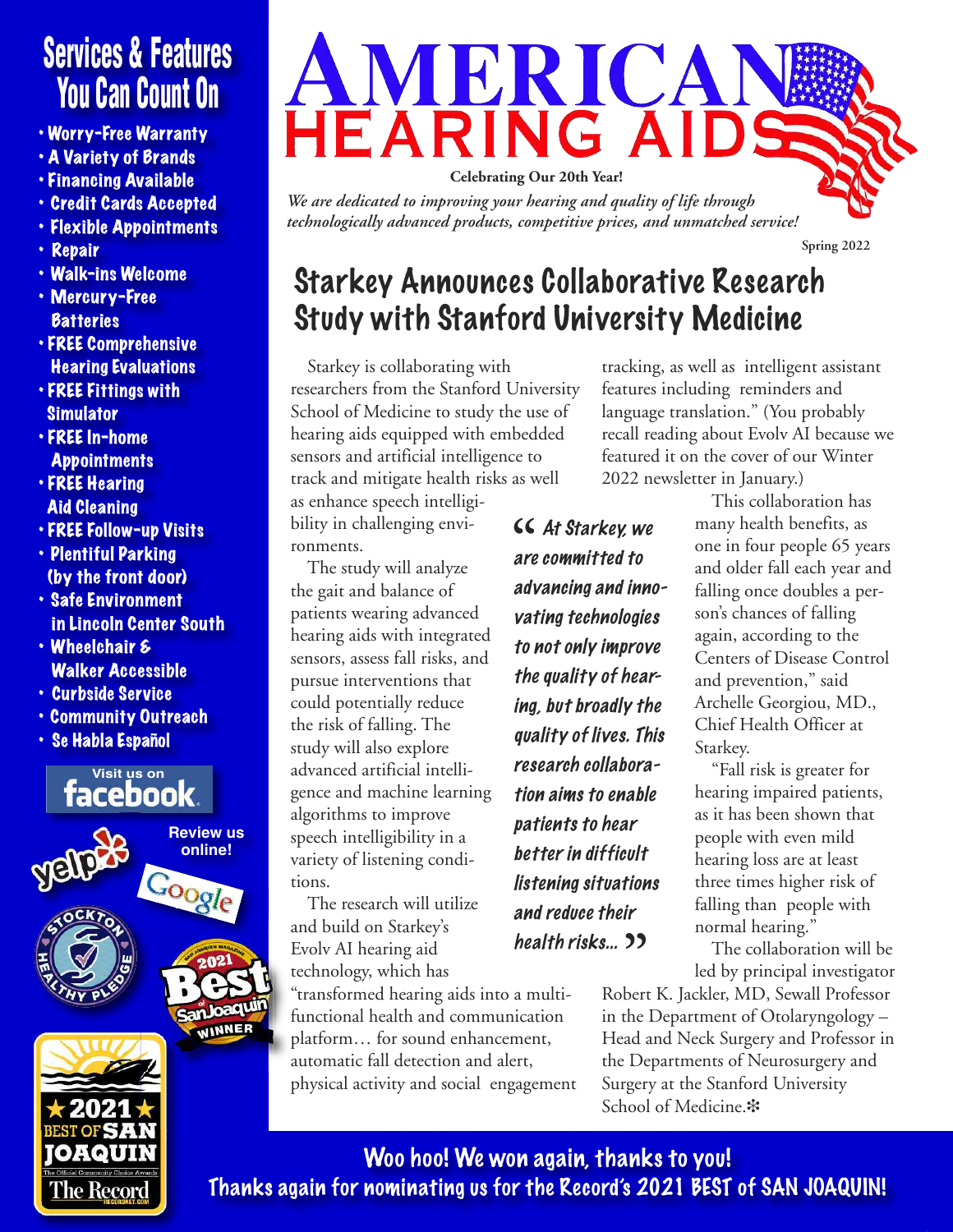## Better living means better hearing: Check your hearing in May

*by Kate Carr, President, Hearing Indistries Association (HIA)*



*Why wait? Come in to American Hearing Aids and have a free hearing check-up this month. You have so many reasons to hear well; to be well.*

Three years ago, I was offered the opportunity to serve as President of the Hearing Industries Association. After working in organizations tackling the challenges of HIV/AIDS, malaria, child injury and more, I was intrigued to learn more about hearing health. I felt challenged by the opportunity to make a difference and help more people lead vibrant, active lives. The ability to hear well is an important contributor to our overall quality of life; it increases social engagement, improves communication, and lowers the risk of depression. Good hearing also is thought to have positive benefits on brain functioning, such as memory, and helps with our overall independence, security, and awareness.

There are more than 38 million Americans living with hearing loss that occurred because of aging, noise exposure, medical treatment, injury, or genetics. Persons with

hearing loss have higher rates of isolation, depression, dementia and falls that require hospitalizations. Research from a Johns Hopkins Medicine has revealed that mild hearing loss doubles the risk of dementia, moderate loss triples the risk, and those with severe hearing loss are 5 times more likely to develop dementia. Many people may not be aware of these risks associated with hearing loss, but now that you are, I encourage you $^{\rm 1}$  to have your hearing checked by an audiologist or hearing care specialist on a regular basis. Hearing loss is one of the most widespread and under-treated conditions in the United States. Americans wait on average eight years to address their

hearing loss, putting themselves at greater risk of more serious conditions.

May is Better Hearing Month and I have a simple request for everyone, young or old or inbetween. Please schedule a hearing health check up with a hearing care professional. We are learn**EC** Research from Johns<br> **Hopkins Medicine has reve**<br> **that mild hearing loss dout** Hopkins Medicine has revealed that mild hearing loss doubles the risk of dementia, moderate loss triples the risk, and those with severe hearing loss are five times more likely to develop

ing that more teens and younger persons are suffering from some type of hearing loss. Around 1 in 3 persons between the ages of 65 and 74 have hearing loss, and nearly half of those over 75 have difficulty hearing.  $\ast$ **dementia. ))**<br>younger persons<br>e of hearing loss.

<sup>1</sup>"The Hidden Risks of Hearing Loss." Johns Hopkins Medicine.

https://hopkinsmedicine.org/health/healthy\_aging/healthy\_body/the-hidden-risks-of-hearing-loss Accessed August 16, 2018.

| Lincoln Center | You Deserve to Win a \$20 Lincoln Center Gift Card!<br>Just have a FREE hearing aids cleaning by May 31, 2022,<br>and enter to win! (It takes only 5 minutes!) |
|----------------|----------------------------------------------------------------------------------------------------------------------------------------------------------------|
| <b>Name</b>    | <b>Phone</b>                                                                                                                                                   |
| <b>Address</b> | City & Zip                                                                                                                                                     |

Pick up a Battery Club punch card today! Buy six 8-packs, and get the 7th for free!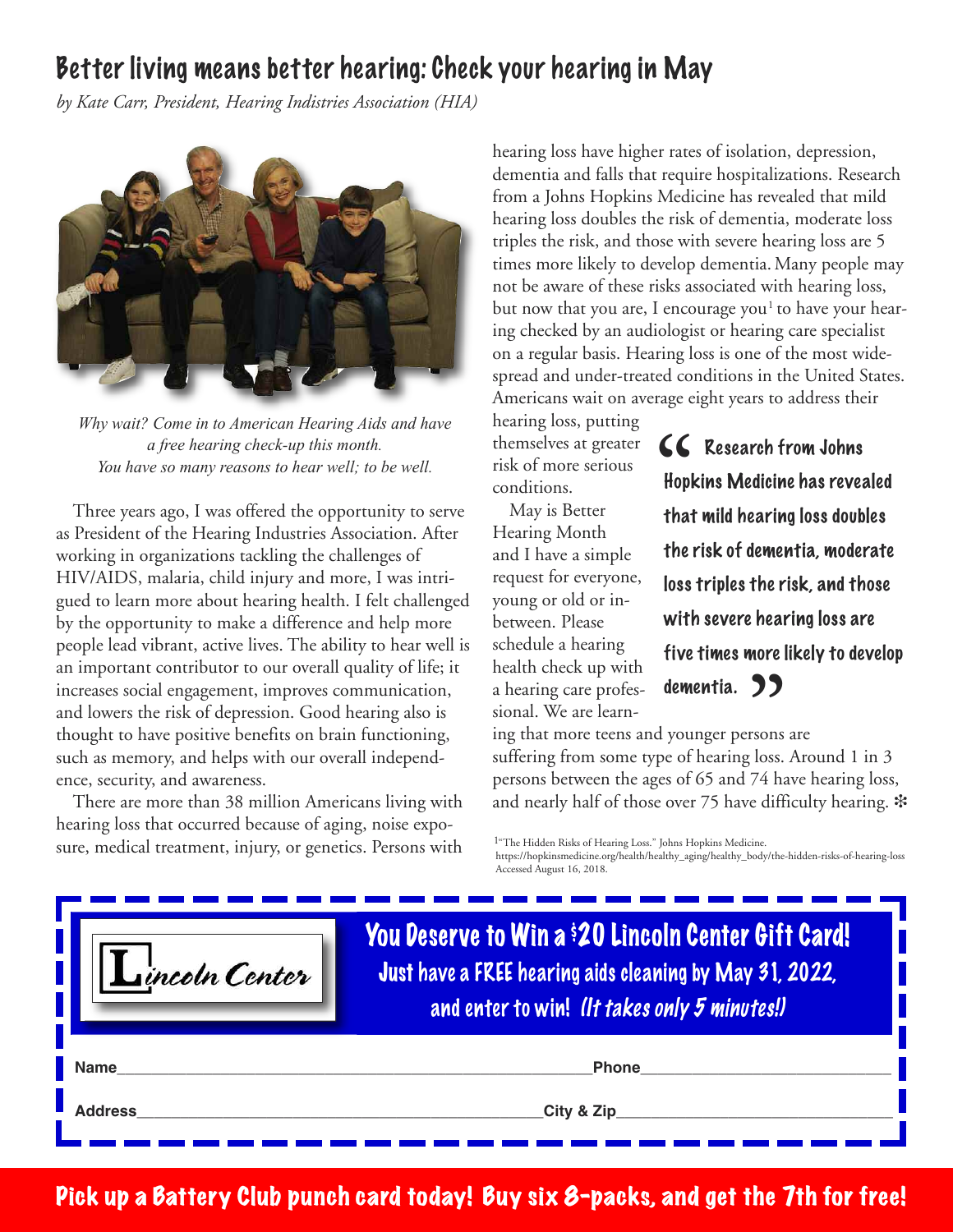### How to properly clean your ears



Cerumen, commonly know as earwax, is a key to a healthy ear. It collects dirt, debris and bacteria, preventing unwanted foreign bodies from entering the ear. It has lubrication properties to keep the ears from getting dry and itchy. And, it acts as an antifungal and antibac-

terial, helping to fight infections in and around our ears.

But, let's face it, earwax is also kind of blech, and an unpleasant obstacle to keeping your ears clean. That said, there are right ways and wrong ways to clean your ears, so let's umm, dive in.

#### **Your ears clean themselves...mostly**

Typically, earwax will work its way out of the ears naturally through normal jaw motions, such as talking and chewing. Most people rarely or never have to clean their ears beyond their normal bathing routine. After showering, simply wipe away excess water and any possible wax from your outer ear with a towel or washcloth. That's the right way.

#### **Do NOT use cotton swabs to clean your ears**

The wrong way to clean the inside of your ears is with cotton swabs. Cotton swabs can push the earwax deeper into the ear, causing impaction and preventing the eardrum from vibrating properly. People who use cotton swabs to clean their ears frequently make earwax worse, not better. The impaction can lead to bigger problems Even brands such Q-tips have a warning on their packaging against inserting them into the ear canal.

In our summer issue, we'll talk about the occurrence of earwax buildup and what to do about it. \*

### Contest winner

The winner from our last newsletter contest is...drum roll...Greg Burdue! Drop by and have your free hearing aids cleaning by Friday, May 31, and you could win a \$20 gift certificate to spend anywhere in Lincoln Center! \*

## Cynthia Espinoza: American Hearing Aids Audiology Assistant

This July, we will celebrate 20 years serving our community and fulfilling our mission, which, in short, is "improving your hearing and quality of life...." We plan to feature one person on our staff who makes our mission possible in each newsletter this year. This issue features Cynthia Espinoza.

The fates were smiling on me the day Cynthia walked in looking for a job over nine years ago! I needed someone exactly her on the team. Recently graduated from college, Cynthia was looking for a family-friendly, small business where she could make a difference. She was a single mother of three young girls at the time and needed a flexible work environment. It was a match made in heaven!

Cynthia is smart, personable, and learned quickly. As our business grew, so did her duties. In 2017, Cynthia completed her audiologist assistant certification. Since



then, she has performed many patient services necessary for the best hearing experience possible. As hearing systems have advanced, so have Cynthia's involvement and expertise. She is highly skilled in assisting patients with their concerns about smart phone connectivity, aural rehab, listening solutions for difficult environments, and much more. She has become more fluent in Spanish, having opportunities to speak Spanish at the office from time to time. She was taught Spanish as a child but didn't always have the chance to use it.

At home, Cynthia is a full-time, very hands-on mom. Her oldest daughter is 17 and will graduate high school this spring! Making sure her daughters take advantage of every opportunity and raising girls who will become strong, self-sufficient women is the number one priority in Cynthia's life. Her 15- and 9-year-old daughters, along with her 17-year-old, are the loves of her life! She is also very involved with her large family. She is a devoted daughter, granddaughter, "Tia" to many nephews and nieces, sister, and niece. I am thankful to have Cynthia on my team!